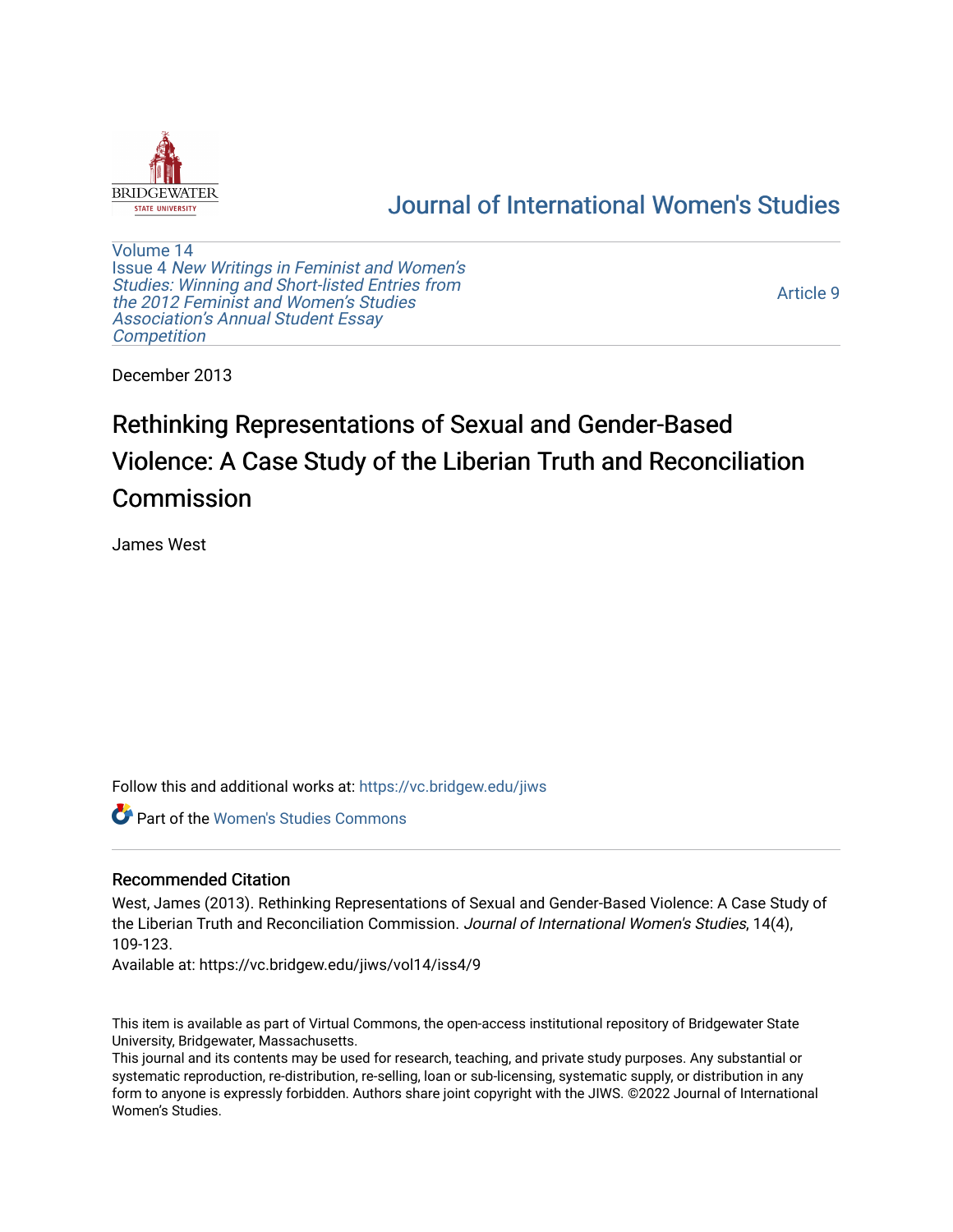#### West: Sexual and Gender-Based Violence

This journal and its contents may be used for research, teaching and private study purposes. Any substantial or systematic reproduction, re-distribution, re-selling, loan or sub-licensing, systematic supply or distribution in any form to anyone is expressly forbidden. ©2013 Journal of International Women's Studies.

#### **Rethinking Representations of Sexual and Gender-Based Violence: A Case Study of the Liberian Truth and Reconciliation Commission**

By James  $West<sup>1</sup>$ 

#### **Abstract**

Focusing on forced marriage or the 'bush wife phenomenon' as a category of abuse in the Liberian Civil War, this paper seeks to critically assess the Liberian Truth and Reconciliation Commission's analysis of wartime abuses and its representation of sexual and gender-based violence.

*Keywords:* Liberia, Gender-based Violence

#### **Introduction**

The Liberian Civil War, which started as a guerrilla reaction to the autocratic presidency of Samuel Doe and escalated into a prolonged multi-faction conflict, lasted fourteen years between 1989 and 2003, during which period as many as 250,000 people were killed and over one million displaced.<sup>2</sup> The Liberian Truth and Reconciliation Commission was subsequently established to report on gross human rights abuses in the conflict. In addition to the TRC's Consolidated Final Report (CFR), there were also collaborative reports from the Benetech Human Rights Program and the Advocates for Human Rights.<sup>3</sup> Particular attention was given to the prevalence of sexual and gender-based violence in the war. The Commission contended that all wartime factions 'violated, degraded, abused and denigrated, committed sexual and genderbased violence against women including rape, sexual slavery, forced marriages, and other dehumanizing forms of violations' (TRC, 2009, Vol 2, 17). However, the Commission's definition of what constituted sexual and gender-based violence, and who was included and excluded in analysis of abuse, warrants further consideration. The conflation of 'women' with 'gender' in declarations such as the UN Declaration on the Elimination of Violence Against Women (1993) is reflective of widely accepted narrow understandings of gender violence. Although I use the term 'gender-based violence' here as this is the term used by the TRC, we can argue that 'gender-based violence' should be avoided altogether, as it suggests that forms of

<sup>&</sup>lt;sup>1</sup> James West is a PhD Candidate in American Studies at the University of Manchester. He can be reached at james.west-2@postgrad.manchester.ac.uk

 $2^2$  Critics have treated the Liberian conflict from 1989 to 2003 as both a single war and as two separate wars, a first civil war up until 1997 and then a second civil war from 1999-2003. For the purposes of this study I will approach the conflict from a single war perspective. Estimates of deaths during the war range from around 150,000-250,000. See W. Reno, *Warlord Politics and African States.* Boulder: Lynne Rienner, 1999: 79; L. Badger. "Liberia: War and Peace 1989-2007: A Research Guide." *African Research and Documentation* 106 (2008): 45; M. Bastick et al. *Sexual Violence in Armed Conflict: Global Overview and Implications for the Security Sector*. Geneva: Geneva Centre for the Democratic Control of Armed Forces, 2007: 49.

 $3$  The Benetech Report was a descriptive statistical analysis of statements given to the Commission, whilst the Diaspora report was part of the Diaspora Project – a new approach to transitional justice which involved taking statements from Liberians in Ghana, the UK and the US.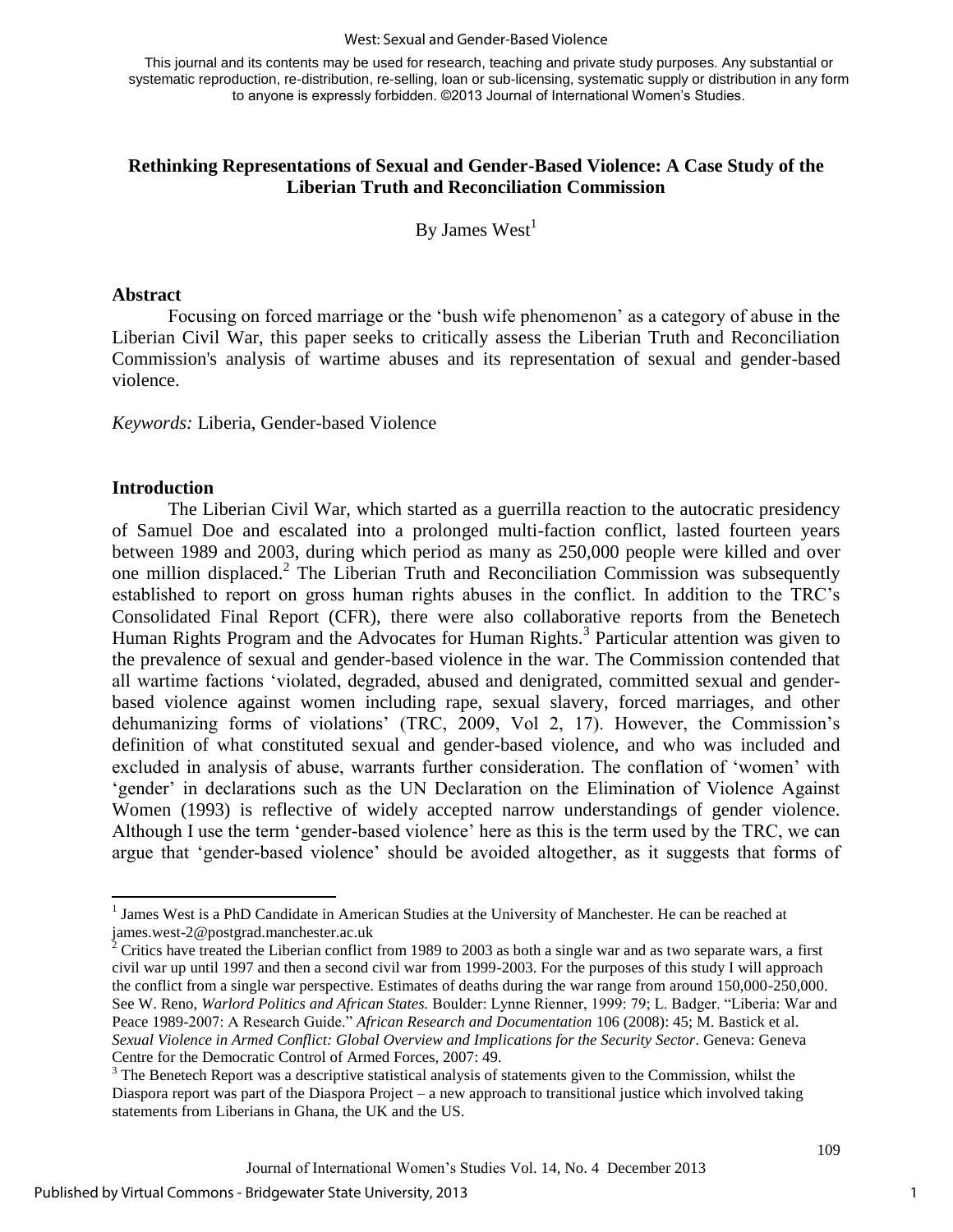violence exist which are removed from processes of gender/sexual positioning. Some critics have adopted the term 'gender violence' on the premise that all violence is gender-based and with the aim of taking a broader view on what gender violence encompasses (Leach and Humphreys, 107). By examining differences within gender categories we can shed light on patterns of social behaviour between them, but also critique the binary gender categories which dominate rightsbased discourses in development (Connell, 2002:2).

Focusing on forced marriage or the 'bush wife phenomenon' as a category of abuse, this paper identifies a number of flaws in the TRC's analysis of wartime abuses and its representation of sexual and gender-based violence. Furthermore, influenced by Foucauldian understandings of power relations, I examine the way in which dominant humanitarian discourses can be seen to have sanctioned discussion of certain types of sexual and gender-based violence and silenced others. James Faubion (1994) has suggested that two guiding principles have directed Foucault's analysis of power: firstly the *productivity of power,* which here can be applied to the way in which scholarly conceptions of gender-based violence have influenced government policy and humanitarian action, and secondly the *constitution of subjectivity through power relations,*  relating both to the impact of power relations as helping to form self-awareness and identities, teach and mould conduct, and the potential to silence or repress particular forms of knowledge or discourse. This complex interpretation of power offers not merely a counterbalance of power and resistance, but power as a way of adapting and changing the conduct and attitudes of an individual or population through its productive ability to develop or create certain types of knowledge or social hierarchy (O'Farrell, 2005:99). In particular, I focus on Foucault's discussion of silence as an essential part of discourse, and the notion that silence is not a oppositional space or the limit of discourse but rather 'the other side from which it is separated by a strict boundary, than an element that functions alongside the things said, with them and in relation to them within overall strategies' (Foucault, cited in Jaworski and Coupland, 1999:518).

Recent critiques of international policy and prosecutions of gender crimes have questioned the complexity of victimhood presented through trials, policy and the apparatus of transitional justice. In relation to International Criminal Court, Kamari Clarke (2009:107) has argued that through its collective texts, images and performances, the Court can be seen to have institutionalised victimhood 'in mediated ways that are also familiarly radicalized as 'African''. As a result, the violation of individuals and communities is both mediated and negated in a way which reduced the status of the victim to a 'specter of suffering, a 'ghost'' (Clarke, 2009:107). The term 'ghost' can be applied not only to the lack of a substantive victim presence in the courtroom but also to the multiple types or forms of abuse which are obscured or silenced by the preoccupation with gendered victimhood. One such 'ghost' identified by Annie Bunting is the specter of the perpetrator/ 'bush husband'. As Bunting (2012:182-183) contends, how does 'thinking about male combatants as survivors/victims (much like child soldiers who committed atrocious crimes) change the gendered analysis of forced marriage?'.

The Commission's Final Report posited that:

While men, women and children all experienced the violence and trauma of the war, women and girls were also targets of gender-based violence. Already vulnerable due to a patriarchal culture and discrimination that existed before the conflict, women were subjected to widespread sexual abuse during and after the fighting (pp. 261).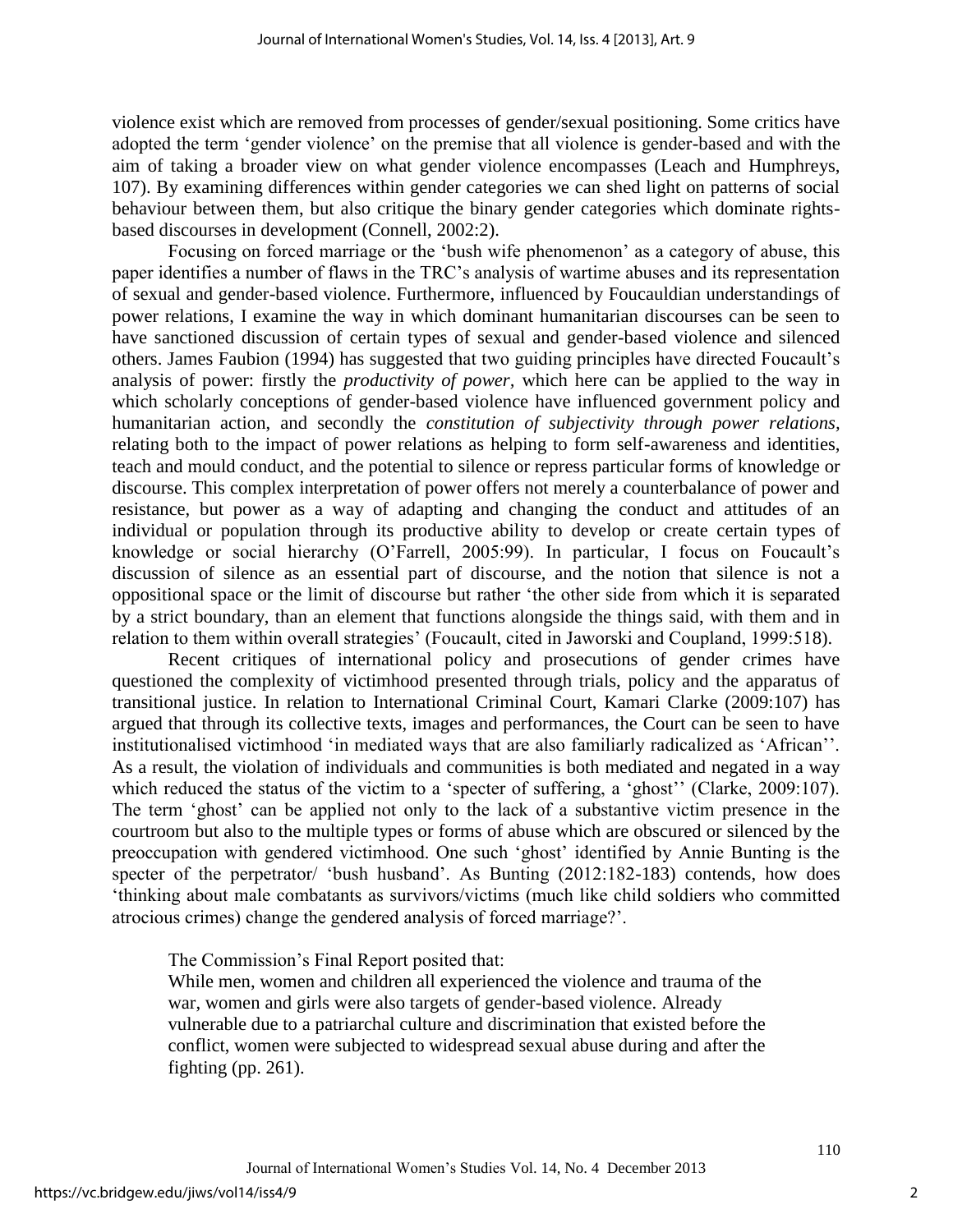This description would seem to equate gender-based violence exclusively with violence against women, and synonymise gender-based violence with sexual violence. It also ignores the possibility of gender-based violence being directed towards men and boys. This contradiction is visible throughout the report as a whole. For example in the Report's annexes, Article 12 on Gross Violations of Human Rights notes that when addressing penetration 'the concept of "invasion" is intended to be broad enough to be gender-neutral.' However in Article 14 on Egregious Domestic Crimes rape is identified as an explicitly male offense (pp. 431 and 443). I argue that the representation of sexual and gender-based violence in the TRC's final report and in associated reports reflects wider concerns with how sexual and gender-based violence in conflict situations is debated. The emergence of gender-based violence as a major human rights concern has been framed 'principally with respect to violence against women and girls, particularly sexual violence' (Carpenter, 2006:83). In the case of the Liberian TRC, this has led to a reductionist representation of female victims, an underrepresentation of male victims, and the exclusion of what can be termed 'non-binary gendered violence' suffered by individuals and groups that do not fit neatly into binary gender or heteronormative categories. Research has shown that gay, bisexual and transgendered individuals are frequently targeted as victims of gender-based violence and are particularly vulnerable during conflict (Stemple, 2009). However, the conflict experiences and postwar needs of homosexual and transgender groups were completely ignored by the TRC.

#### **A Question of Definition**

'Gender-Based Violence', 'Sexual Violence' and 'Violence against Women' are terms that are frequently used interchangeably in the literature, although sexual violence can be understood as a specific form of gender-based violence. However, these terms are often synonymised, meaning that 'gender-based violence' is often assumed to be 'violence against women'–a simple internet search will show the extent to which these terms are used interchangeably by many organisations. Similarly, interchangeable use of the terms 'genderbased violence' and 'sexual violence' implies that all instances of gender-based violence are predominantly sexual, which is not the case. We must be aware of just how much instances of sexual violence in conflict may vary–in scope, in form, in prevalence, in cause and in consequence (Wood, 2010:124).

Whilst gender theories dominate literature and policymaking on sexual and gender-based violence, post-structuralist feminist theorists have questioned earlier interpretations of violence as fundamentally the result of gender inequalities, highlighted the position of gender as a social construct, and questioned the centrality of gender inequality arguments in explaining instances of sexual violence (Goldstein, 2001:1; Gerecke, 2009:5). The social expectation of the male as aggressor can be argued to result in the 'feminisation of victimisation', where women are rarely seen in a position other than that of the victim. Whilst the dominant perspective of patriarchy that emerged in second wave feminism was a state in which '*all* men have power and *all* women are suppressed' (Skjelsbaek, 1997:12), more recent theorists have pointed to the wide variety of roles played by women during wartime, and stressed that both men and women can be *targeted* victims of sexual violence (Skjelsbaek, 1997; Moser and Clarke, 2001; Mazurana et al., 2002). Such responses to preceding feminist critiques of violence and power can be traced to criticisms of Foucault's early work on power and its failure to sufficiently distinguish between broader power relationships and domination as a particular type of power that is largely stable and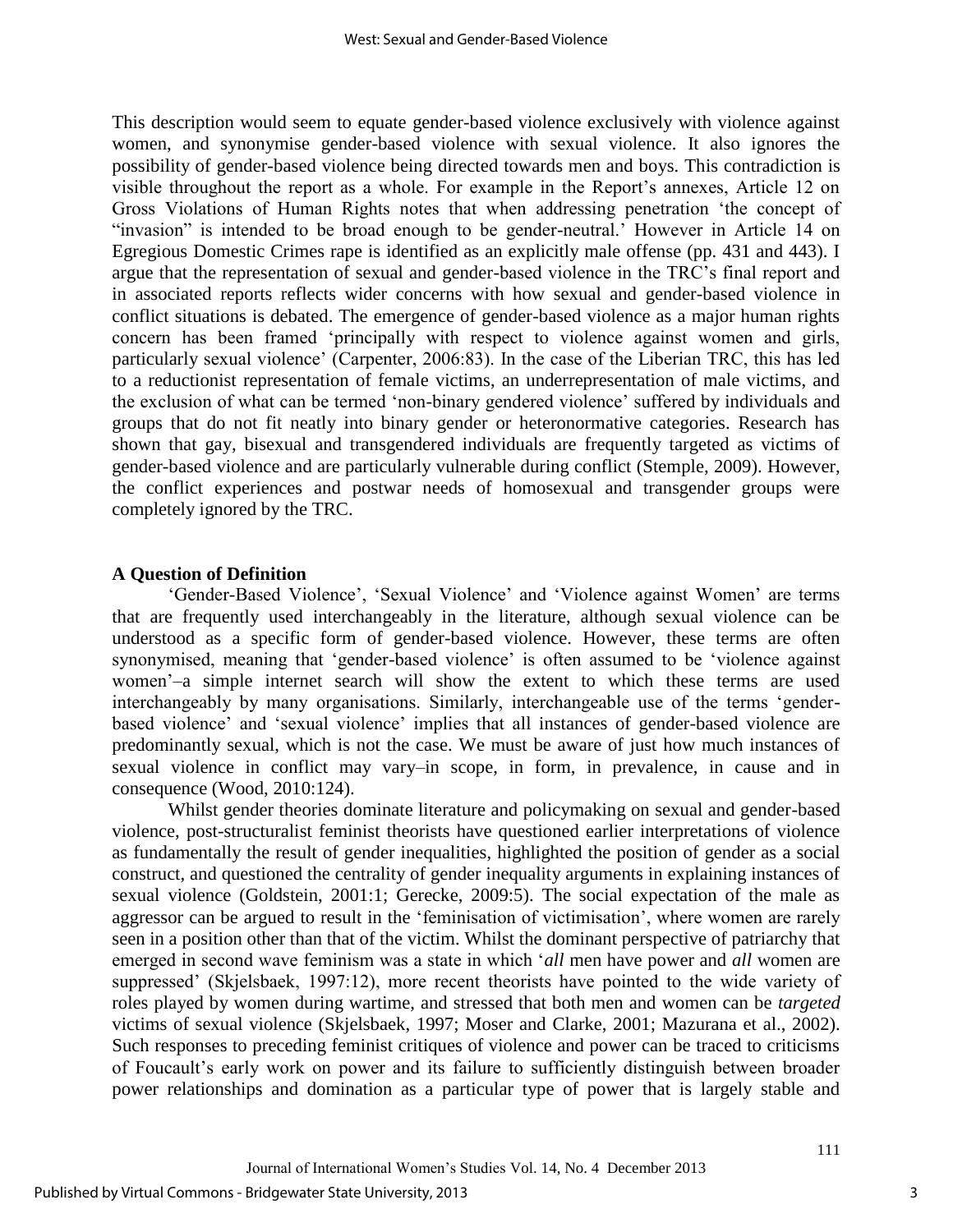hierarchical. In his first genealogical analyses prior to *Discipline and Punish* Foucault (1975) can be seen to have focused on the productivity of power in terms of struggle, confrontation and oppression. His conception of 'micro-physics of power' which concentrated on the effect of power on the individual body, proved rewarding in developing frameworks to study oppression, however there was little consideration of the 'double character' of power as both subjugation and a form of self-constitution. The influence of structuralism on Foucault's early writing has been highlighted as a factor behind an initial failure to sufficiently explain how power is exercised by individuals, and often portrayed power as a depersonalised, deterministic concept (Hindess, 1996:103; Couzens-Hoy, 1986:10).

It is also important to recognise the legislative impact of the characterisation of wartime sexual violence as an expression of broader gender inequalities, with international courts and tribunals becoming increasingly gender 'sensitive'. The judgement handed down by the International Criminal Tribunal for the former Yugoslavia in 1995 acknowledging systematic rape and sexual enslavement as crimes against humanity was a watershed moment for recognising sexual and gender-based violence against women in wartime. However, Doris Buss has suggested that for many feminists 'rape as a weapon of war' has become a way to articulate the systematic nature of sexual violence against women in wartime, and that a focus on rape in the literature must be approached with caution, as our conception of 'rape as a weapon of war' shapes 'what can be known about sexual violence and gender...and what cannot, the categories of victims legally recognised and those that are not, and the questions pursued, and those foreclosed' (Buss, 2009:145). Certainly a focus on rape and sexual violence more generally has attracted the bulk of recent attention in coverage of conflict abuses – particularly within an African context - which can be seen to detract from other forms of violence and abuse that have been committed on a massive scale (Baaz and Stern, 2010:7).

Human rights reports have become key sources for the documentation of sexual and gender-based violence during wartime, however the circular relationship between scholarly, charity and policy discourse which can frequently be seen to endorse an essentialised image of women as victims in wartime. The delay in the transmission of scholarly ideas into wider government or human rights discourse has meant that many reports or investigations into genderbased violence have derived their theoretical approaches from feminist theorists subsequently criticised for conceptualising wartime sexual violence in essentialist terms. Nicolas Leader (1998:297) has suggested that many organisations currently involved in providing relief for and documenting wartime abuses have brought to their work assumptions shaped by their experience of long-term development work in 1970s and 1980s. Because of this, international human rights approaches to sexual violence over the last few decades can be seen to have focused almost exclusively on women and girls, whilst sexual violence against males in many settings continues to flourish, including during conflict situations (Stemple, 2009:605; Carpenter, 2006:83; Lewis, 2009:1). A 2008 survey of adult survivors of the Liberian war suggested that the disparity between levels of sexual violence for men and women was much closer than many human rights reports would indicate. The study found that 42.3 percent of female former combatants experienced sexual violence at some point in their lifetime, compared with approximately onethird of all male former combatants (Johnson et al, 2008:683).

The TRC relied heavily on reports from organisations such as *Human Rights Watch* for information on sexual and gender-based violence in the conflict to supplement its own research. It is therefore unsurprising that many of the same issues that arise in the TRC's treatment of sexual and gender-based violence can also be seen in the reports it mined for evidence.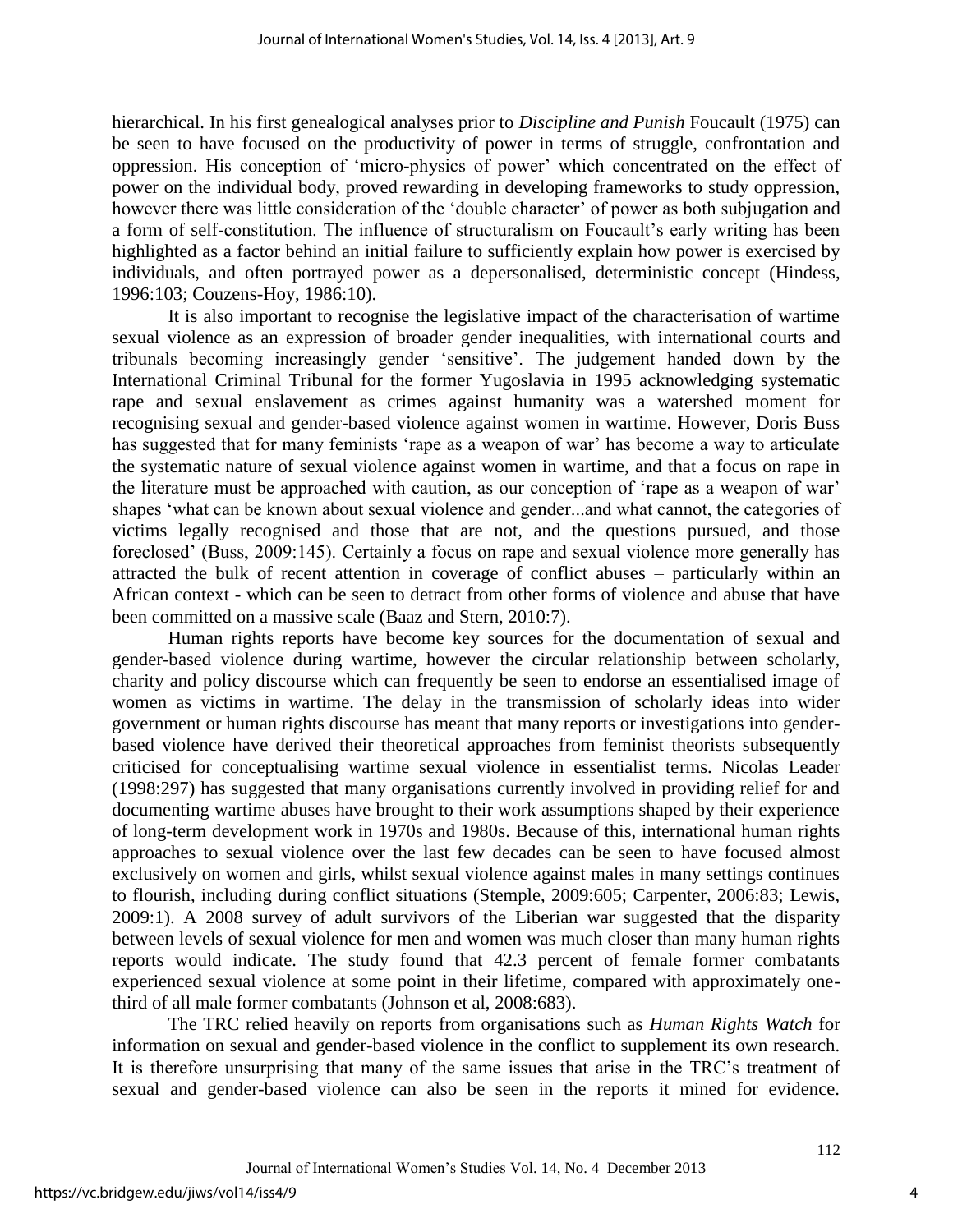Traditionally sexual abuse of men has not been a priority issue amongst researchers and research into gender-based violence has been framed almost exclusively in respect to violence against women. What is surprising is that the definitions of gender-based violence put forward by NGO and charity organisations are often inclusive. For example, *Human Rights Watch* (2002:8) contended that 'gender-based violence is violence directed at an individual, male or female, based on his or her specific gender role in society'. However, this definition was in a report focusing exclusively on women and girls in conflict, and explicitly playing on the notion of a 'war within a war' or a 'war on women' regarding sexual violence. The influence that human rights groups can exert over policy making means that we must give serious thought to the possibility that humanitarian reaction to and coverage of certain abuses not only mitigated forms of sexual and gender-based violence, but also 'inadvertently framed and channelled the violence as well' (Demars, 2000:3).

#### **Forced Marriage as a Category of Abuse**

Abuses grouped under the banner of forced marriage range from kidnap and rape to domestic servitude and have been described as the 'bush wife' phenomenon and sexual slavery. These different terms and their uses can signal different levels of proof against those charged with such crimes or for those who seek reparation for their exploitation (Bunting, 166) As a result, forced marriage has been used to describe a broad range of overlapping practices and abuses. Both scholarly and legislative definitions of slavery have struggled to establish a clear division between slavery and related practices such as forced, early or servile marriage. A coherent legislative approach to servile marriage did not emerge until the United Nations 1956 *Supplementary Convention on the Abolition of Slavery, the Slave Trade, and Institutions and Practices.* The Convention's identification of servile marriage as a practise 'analogous to slavery' paved the way to a more expansive conception of slavery and also established a broad ruling on servile marriage which has resulted in terms such as forced marriage, servile marriage and early marriage often being used interchangeably (Allain, 2008: 248). When in doubt, legislation has opted for an umbrella definition

covering marriage as slavery, arranged marriage, traditional marriage, marriage for reasons of custom, expediency or perceived respectability, child marriage, early marriage, fictitious, bogus or shame marriage, marriage of convenience, unconsummated marriage, putative marriage, marriage to acquire nationality and undesirable marriage (Gill and Anitha, 2011:5).

Distinctions between different forms of abuse labelled as 'forced marriage' remain unclear, as do contextual factors such as the difference between conflict and non-conflict situations. Uncertainty over how to differentiate between affiliated categories has meant that scholars often present sexual abuse as the dominant factor in the experience of forced marriage. Regardless of the context within which women are bound as a 'wife' to a fighter or militia member, they are invariably described as 'sex slaves' or 'forced wives' (Schroven, 2008:76). The 2007 prosecution by the Special Court of Sierra Leone against the crime of forced marriage was a ground-breaking judgement. However, the court's decision to subsume forced marriage within the category of other inhumane acts, and the equation of forced marriage with sexual slavery arguably 'reduces a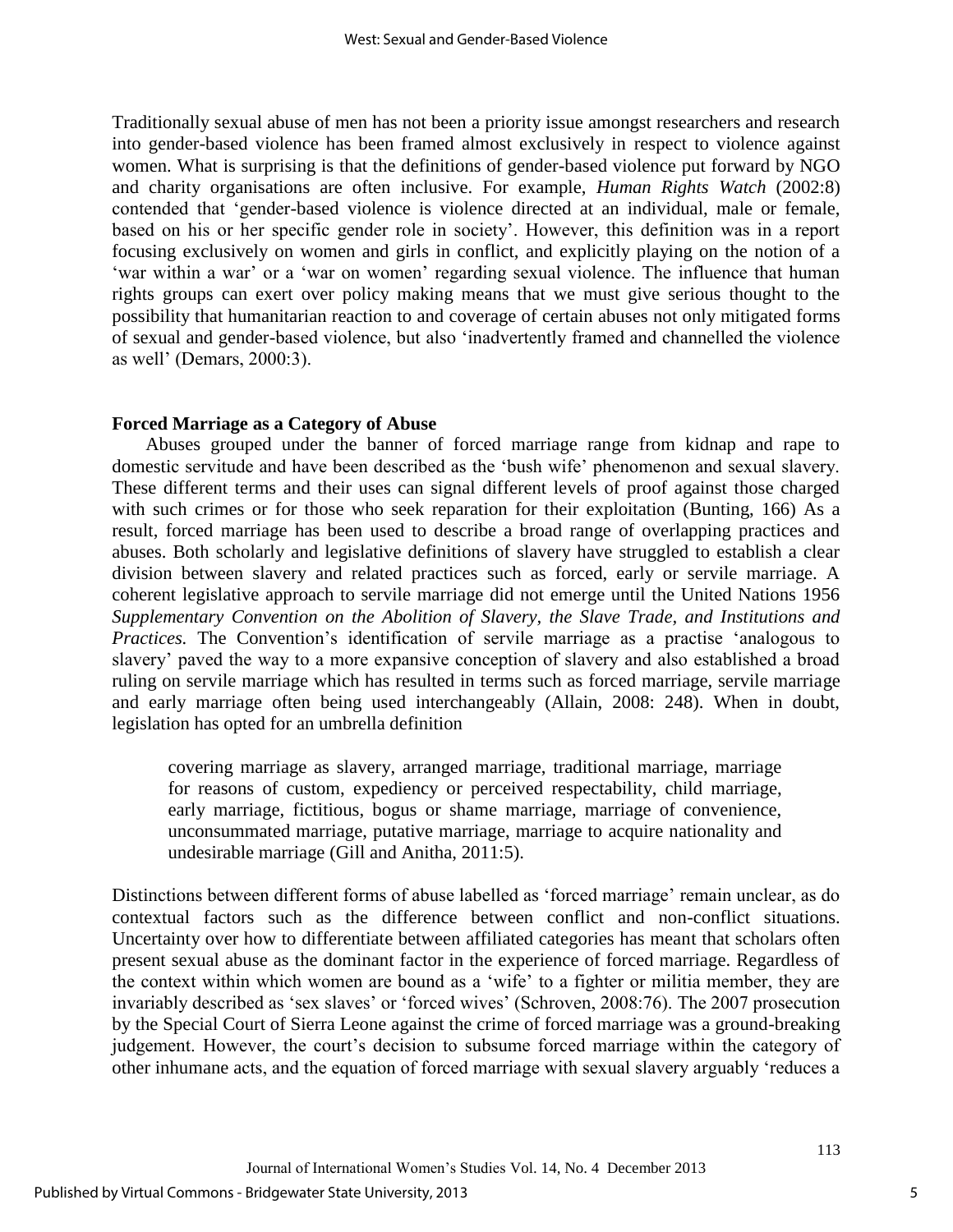gender-based crime containing both sexual and non-sexual aspects to a sexual crime, and therefore misrecognises the harms considered' (Oosterveld, 2009:75).

The problem of reducing forced marriage to a predominantly sexual crime is that it both restricts the role of women to that of victims of sexual abuse and underestimates the other functions of forced marriage. In the case of rape there is often a clearly defined victim and perpetrator, however this becomes less obvious with more complex and long-term forms of abuse such as forced marriage. In both the TRC final report and the Diaspora Project report forced marriage as a category of abuse is not effectively defined, and is presented only in relation to other abuses. For example, the TRC final report reports that all factions 'committed sexual and gender-based violations...including rape of all forms, sexual slavery, forced marriages, and other dehumanizing forms of violations' (pp.17). It is not clear whether in this context forced marriage is presented as a form of sexual slavery, or whether sexual slavery is a form of forced marriage, or whether the two abuses are completely separate. Furthermore whilst the emphasis on forced marriage in the TRC final report is explicitly linked to rape and sexual slavery, in the Diaspora Project report forced marriage is aligned with early marriage and other 'social and cultural patterns that harm women' such as genital mutilation.

We must question the use of such categories or the application of labels such as 'bush wife' at all. Anita Schroven has drawn attention to what she calls the 'bush wife complex' – that is to say, the institutionalisation of 'bush wife' as a category of abuse. In relation to research in Sierra Leone, Schroven (2008:97) noted that whilst 'forced wives', 'bush wives' or 'sex slaves' have been described by human rights organisations, charities and NGO's, this is not a label commonly used by the women themselves and further research would suggest that women and female child soldiers associated with armed groups more commonly identified their wartime role in terms of military or domestic capabilities as opposed to in a sexual capacity. Research by Susan McKay and Dyan Mazurana (2002:6) between 1990 and 2000 into the role of girls in paramilitary and armed opposition forces has suggested that over 40 percent of female child combatants associated with armed groups identified their key role as that of a 'fighter' within the organisation, compared to 28 percent identifying 'sexual services' as a key role. Other roles identified included Porters (25%), Spies (21%) and Camp Followers (18%). A key consideration here is that almost all girls performed multiple roles at different points during conflict, and that whilst being coerced or forced into sexual relationships or exploitation was a prominent feature for many, it should not be used as an overarching label. The TRC argued that girls associated with armed forces during the conflict suffered particularly badly, with around three quarters of all Liberian girls associated with the armed forces having experienced some form of sexual violence. Female child combatants lived a life of dependency, 'entirely at the mercy of the soldier's whims' (TRC Vol 3:II, 50). However, the experiences of female combatants in armed forces should be viewed within the individual context of the force or group they are affiliated with (particularly in such fragmentary and multi-faction conflict as the Liberian Civil War) and the multiple roles they play (Mazurana et al., 2002:97).

Whilst the TRC does note that 'staying with a physically and sexually abusive commander or soldier seemed for many girls to have been a better option than falling prey to other armed groups' the assertion that all women or girls in forced marriage relationships were completely at the mercy of their 'husband' ignores the way they negotiated such relationships and the degree of agency involved in these decisions. Furthermore, by distinguishing between the experiences of sexual slavery or forced marriage for women and girls, but frequently conflating the distinction between boys and men, the nuances of how such relationships were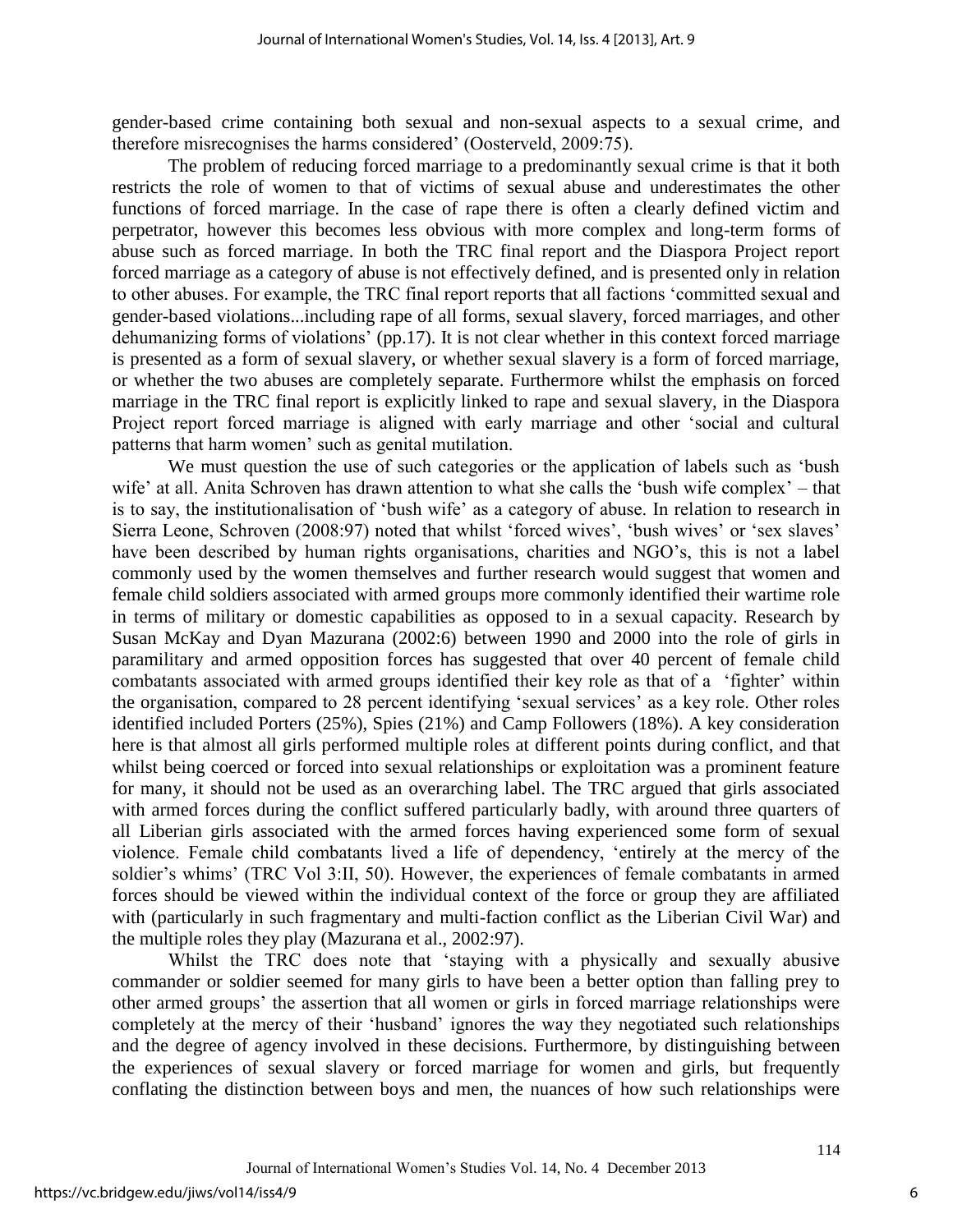negotiated are lost in the face of collective male abuse (TRC Vol 3:II, 52). It is unlikely that a forced marriage or 'bush wife' style relationship between two child combatants, or a female child combatant and an adult male commander, or a male child combatant and a woman, were experienced or negotiated in the same way.

The stories of rape and sexual abuse that are prevalent throughout much humanitarian discourse on Liberia often tells little about the extent to which women attempted to control their own experience of abuse (Coulter, 2009:130). In the case of Liberia, Mats Utas has examined the 'complexity of women's strategies, roles and options' within conflict situations and in relation to gender-based violence. Utas (2005:403) suggests that agency and victimhood are not necessarily in opposition to each other, and examines the role of victimcy as a 'form of self-representation by which *agency* may be effectively exercised'. Particularly within more complex forms of sexual and gender-based abuse, we can see different ways in which the abused can exert some level of control over their own experience of abuse. The possibility that forced marriage relationships could be a form of 'tactic agency' to help manipulate or control the experience of conflict has serious ramifications for how we understand gender-based violence during conflict.

Whilst research on the Liberian conflict follows the pattern established through other literature on women in war by focusing on female losses, it is also true that war may bring gains (Fuest, 2008:201). In the same way that personal financial concerns have been argued by Reno and others to have been a driving force behind the conflict, many female combatants can be seen to have taken up arms for economic reasons – a factor largely ignored by the TRC. Irma Specht (2006:11) suggests that for some Liberian women, the primary motive for taking up arms was economic, deriving from poverty 'but also the wish for material luxury items such as make-up'. The TRC noted in passing that economic motives may have been coupled with a desire for protection as factors that led to the formation of some relationships, however by emphasising the position of women and particularly girls as commodities that could be 'acquired, used and abused, and ultimately disposed of at will' (TRC Vol 3:II, 51), the productive economic value and importance attached to forced marriages was concealed. Liberian women were often able to move more freely than their male compatriots between areas of militia control. As local trade became increasingly dominated by women, male fighters may have sought to coerce women into relationships to reap the rewards of their labour. Nicholai Lidow suggests that many women formed relationships with NPFL fighters, 'which allowed them to travel more safely and pay fewer taxes than their competitors' (Lidow, 2011: 217).

One final consideration is the nature of the link between gender-based violence, forced marriage and conscription during the Liberian conflict. These relationships were largely presented by the TRC as an end in themselves; that is to say, as a final outcome of and evidence for gender-based violence. However, Specht highlights the relationship between abuse and conscription among female Liberians. Female combatants interviewed by Specht (2006:11) gave two clear motives for taking up arms, firstly to protect themselves and others from violence, particularly sexual violence, and secondly to avenge such violence. This reveals a much deeper relationship between gender-based violence, forced marriage and conflict participation then has been presented in the TRC, where gender-based violence and forced marriage are seen solely in terms of their evidence as abuse. The suggestion that some women may have entered into relationships with combatants not just as a 'lesser of two evils' scenario but also as a route to establish themselves as part of fighting factions suggests a direct link between gender-based violence and female participation in the Liberian conflict which has previously been underexplored, and is particularly salient to the Liberian conflict which the TRC estimated to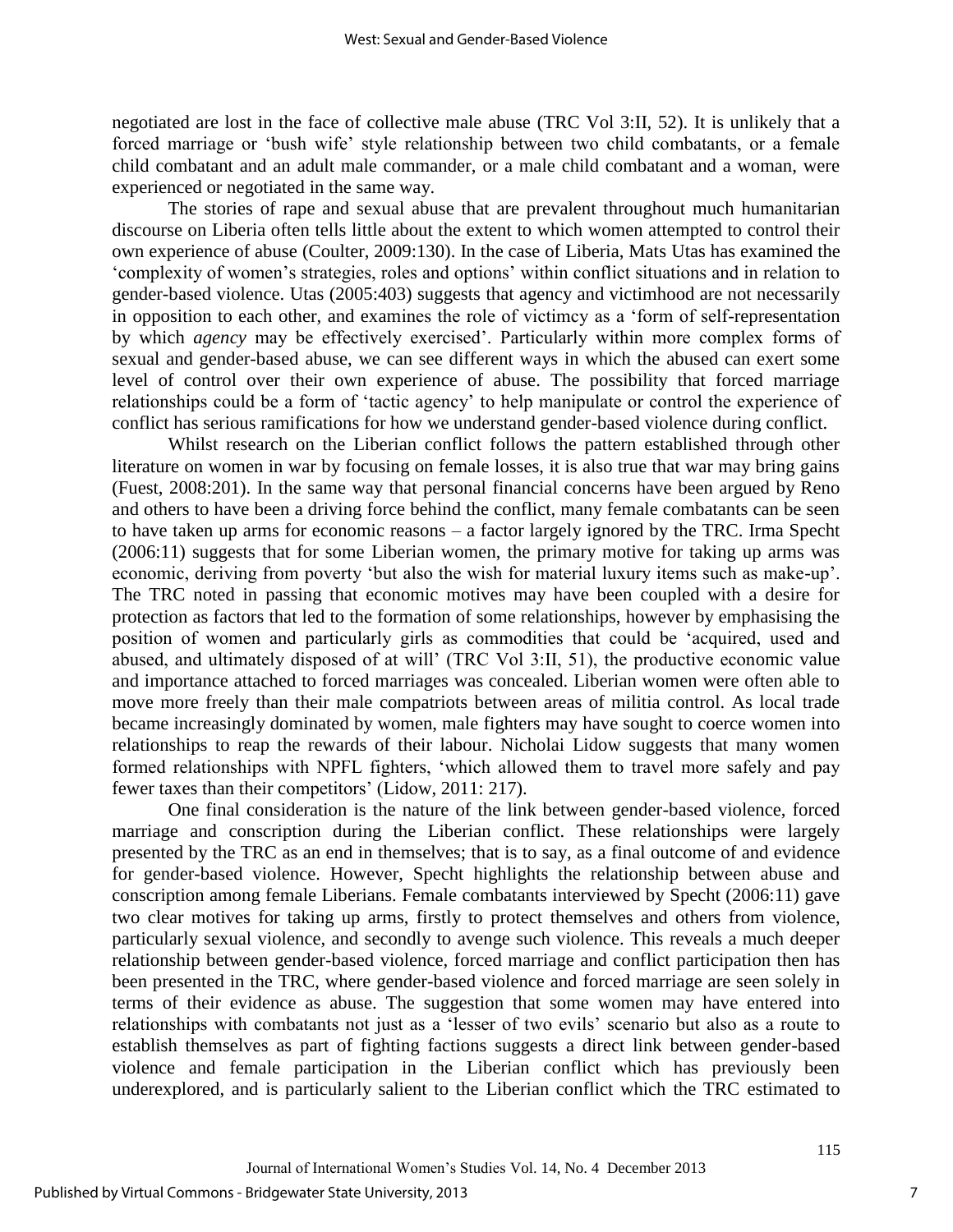have produced the highest number of female perpetrators in comparison to any other civil conflict (TRC Vol 2, 44-45).

#### **Finding the 'Ghosts'**

The TRC commissioned the Benetech Human Rights Program to develop a process of data collection and analysis for statements given to the Commission. To distinguish between abuses suffered, Benetech developed a controlled vocabulary to code violations as 'countable units'. This approach was intended to offset the difficulties of distinguishing different abuses from each other

what distinguishes "rape" from "sexual abuse"? The two categories must be defined so clearly that the people doing the coding apply the definitions in a standard way. That is, the definition must be so clear that if the same narrative statement is assigned to all of the coding staff, they would classify it in precisely the same way. We refer to these definitions as the controlled vocabulary (pp. 87)

The Commissions 'controlled vocabulary' contained twenty-three different violation types. At first the coding team was comprised of just three data coders and a coding supervisor, however this was eventually increased to sixteen in May 2008. Over one in ten of the violations coded were disputed between the coding team (TRC, 88). Although it is exceptionally unlikely that all of the disputed violations were wrong, this still potentially meant thousands of violations may have been incorrectly coded. This does not account for non-disputed data, for which there must also have been errors. The Commission endeavoured to monitor the 'inter-rater reliability' of different coders to see whether they produced the same quantitative output, however a reliance on such a small number of data coders to process such a large number of statements must have resulted in coder bias, particularly in the first several months of the analysis process when only three data coders were working.

The TRC emphasised that women bore a disproportionate amount of suffering during the war, noting that above 70 percent of all sexual based violations reported were against women (pp. 45). Of course, the other side of this figure is that around 30 percent of sexual based abuses were committed against children and men. However, much discussion of sexual and gender-based violence identified only women or girls as victims. For example, the coded vocabulary defined sexual slavery as the 'non-consensual keeping of a woman as a sexual slave and/or domestic servant...often known as a 'bush wife'. This definition explicitly ignores the possibility of a man being kept in sexual slavery, yet a small number of statements given to the TRC testify to male victims in this category of abuse (Cibelli et al., 2009:14 and 60). It would appear incongruous for the TRC to emphasise the youthful demographic of Liberia's population with more than half the population 18 years old or younger, estimate that children constituted up to one fifth of armed combatants and were considered central to faction logistics and combat efforts, and to stress that perpetrators specifically targeted children for gross human rights violations, including 'rape and other forms of sexual violence including sexual slavery and gang rape, forced marriage, and torture', whilst simultaneously ignoring the potential for boys to be victims of sexual violence by asserting that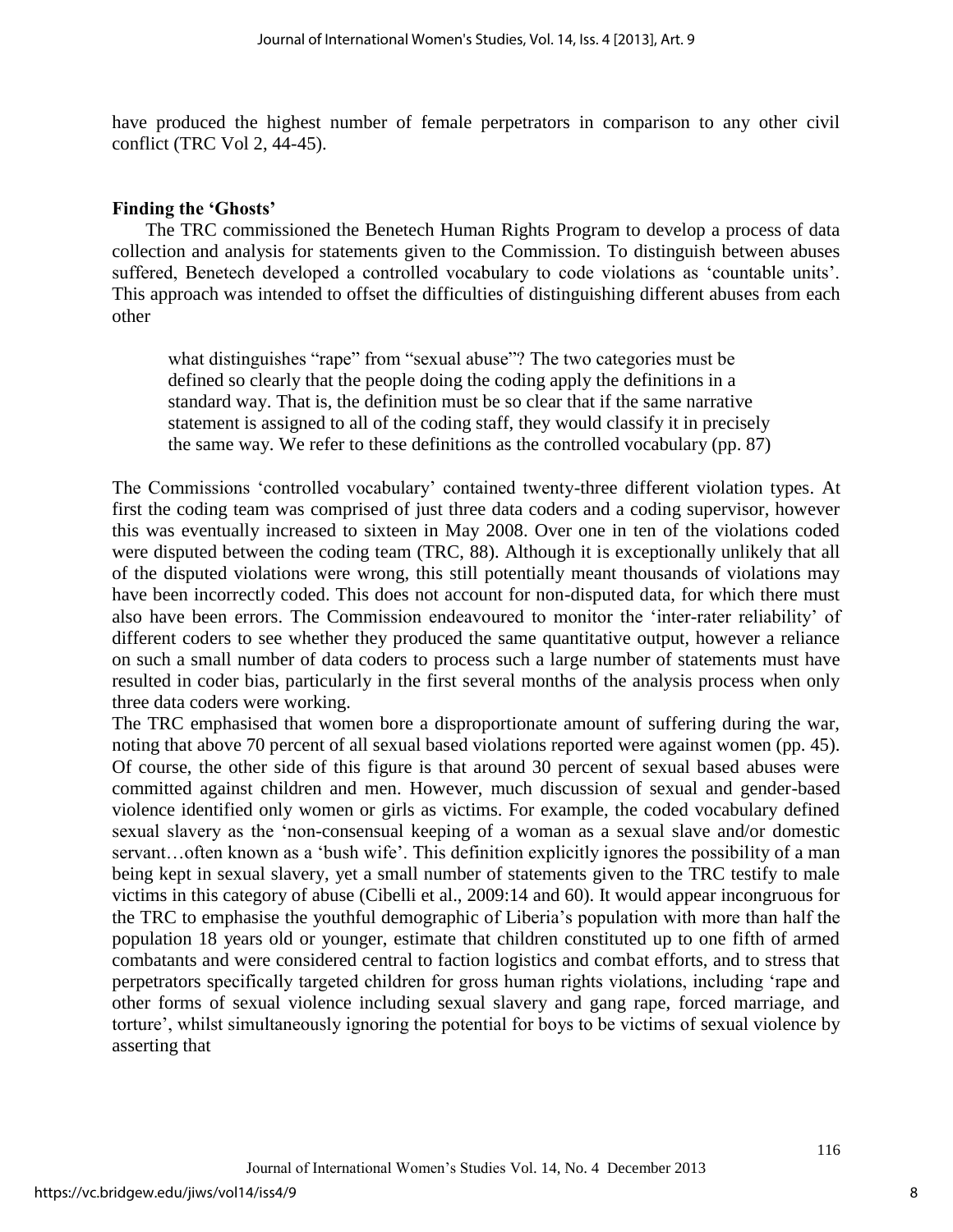Armed groups systematically committed crimes of sexual violence, including rape, gang rape, and sexual slavery, and forced marriage against girls, some ten years of age or younger. Liberian girls suffered immeasurable physical and psychological pain and trauma from the widespread sexual violence and rape that was widespread and systematically committed during the war. (TRC Vol 2, 271 and 315-316).

The Commission can be seen to have adopted an 'all roads lead to abuse' approach to discussion of forced marriage or sexual slavery–for the Commission evidence for and experiences of abuses suffered were paramount over the way in which such relationships formed. As Bunting (2012:182) contends, male combatants may have been forced to 'take a wife' as part of faction initiation or an assault on a civilian population. Furthermore, by equating the term 'bush wife' with sexual slavery, the TRC framed sexual slavery as an abuse suffered explicitly by women. However, the term 'bush wife' has been applied to male victims elsewhere, and may well have been the case in Liberia (Gettleman, 2009:A1; Dassié, 2009: 6-8). The label of 'bush wife' in this context is important as it indicates not just evidence of abuse towards men, but also the underlying social prejudices which create the conditions for such abuses to be silenced. In endorsing a heteronormative male narrative of conflict–which Adam Jones (2006:451) has defined as 'culturally hegemonic heterosexuality' – the TRC excludes the potential for nonheterosexual forced marriage relationships. Indeed, discussion of the unique vulnerabilities and experiences of homosexual victims was completely avoided by the TRC. In its preliminary findings and determinations, victims were divided into categories of 'women', 'children' and 'other vulnerable groups'; however there is no discussion of the category 'other vulnerable groups' (TRC, Vol 1, 43-46). In the consolidated final report the TRC asserted that 'special considerations have been made to accommodate women, children, the elderly, handicap and other vulnerable groups', but continued to silence nonheterosexual and transgender communities, despite explicit statements to the Commission identifying homosexuality as a reason for murder and other abuses. One such victim was entertainer Tecumseh Roberts - 'Liberia's own Michael Jackson'–who rebel leader Prince Johnson testified to have been killed as a direct result of his sexuality (McCauley, 2013; Horton, 2012; TRC Vol 2, 67). This can be set within broader discriminatory practices against homosexual, transsexual and transgender groups within Liberia which has been endorsed from the top down. In its 2012 country report on human rights practices, the U.S Bureau of Democracy, Human Rights and Labor argued that Liberian culture is strongly opposed to homosexuality, and that law enforcement officers and agencies had both refused to investigate allegations of homophobic abuse and harassed individuals believed to be LGBT (Country Report, pp.23). President Johnon Sirleaf has drawn criticism from African gay rights activists after defending the criminalisation of homosexual acts under Liberian law, and the backlash to gay rights campaigning from groups such as the Movement for the Defence of Gays and Lesbians in Liberia and the publication of LGBT 'hit lists' points to institutionalised homophobic practices (Cham, 2012; Paye-Layleh, 2012; Ford and Allen, 2012).

The Commission noted that sexual and gender-based violence against women was significantly underreported to the TRC 'through its formal processes for reasons of insecurity, stigma, etc.' (TRC Vol 2, 19). This is equally, and in many cases more true of sexual violence directed against men, meaning that it is likely to be 'less documented and even more difficult to speak about' (Hayner, 2011:85). In the appendices of the final report the TRC noted that 'to date there is no quantitative study on the prevalence of such sexual violence against men' as had been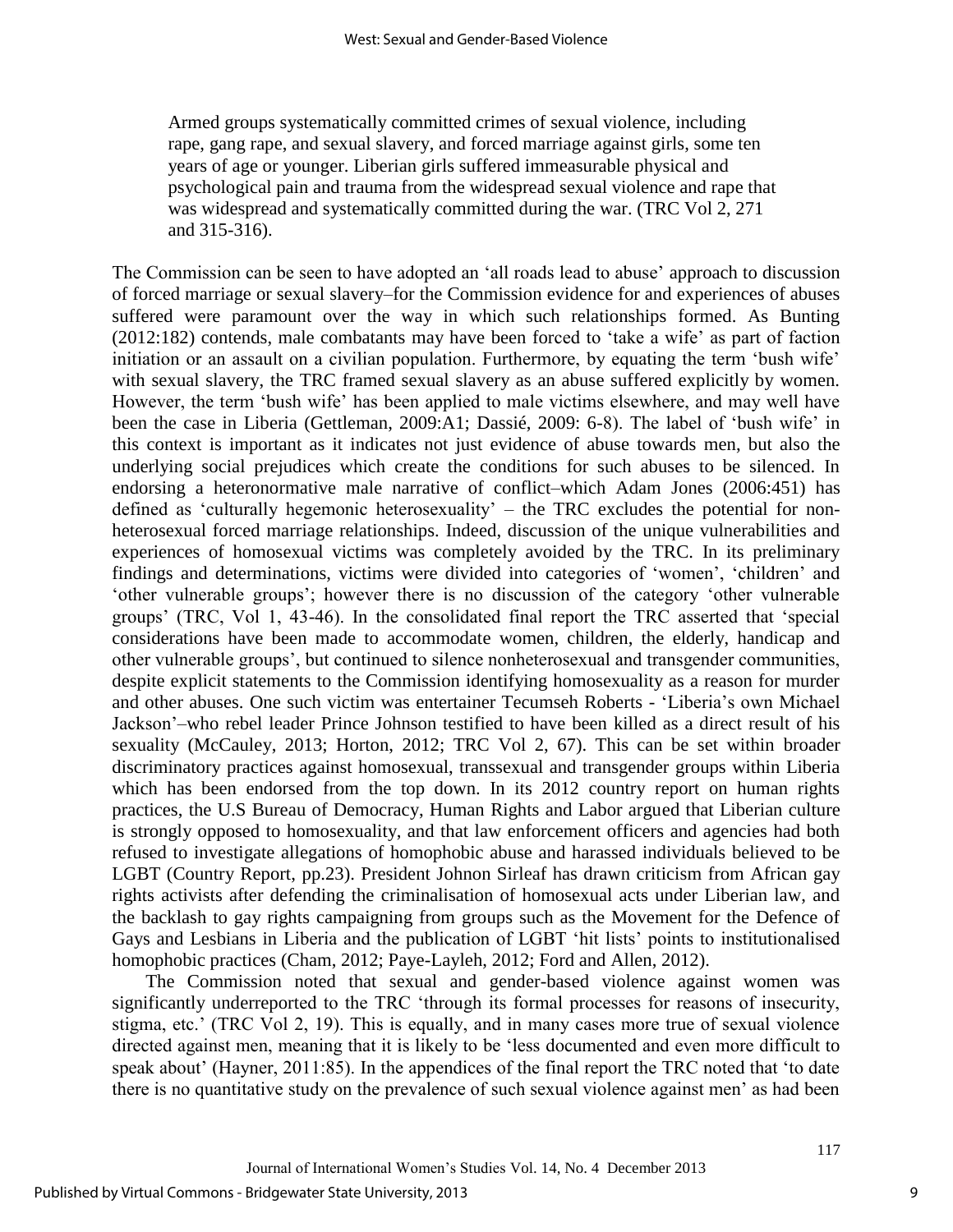identified against women and girls during the conflict. However, the report also acknowledged that the percentage of men as victims of sexual violence as shown by the TRC depended heavily on the definition of sexual violence put forward by the Commission, and that when this definition was extended to include 'undressing, humiliation, molestation and sexual servitude' men have appeared as a much more significant category of victims (pp. 40). Furthermore, the Commission recognised that rehabilitation programmes that do not address the needs of men who have suffered from sexual violence risk 'failing a critically vulnerable group' and suggested that post-conflict rehabilitation programs will need to adapt their approach to account for male victims of sexual violence, in particular ex-combatants.

This neglect has serious implications for women as unaddressed physical, mental and psychological problems of men impact directly on their family lives, relationships, personal wellbeing and ability to recover from their own experiences of the war. There are escalating reports of substance abuse, suicidal ideation, homicidal ideation and domestic violence (TRC Vol 3:I, 52).

This startling omission is confined to the report's appendices, and the report gives no reason for choosing not to examine sexual violence against men more closely within the Liberian Civil War. In addition, the report, whilst criticising the failure of previous rehabilitation programmes to address the gender-specific needs of men regarding sexual violence, follows exactly the same route in its final determinants and recommendations of ignoring the significance and long-term impact of sexual violence against men during conflict.

The boundaries established between the violations in the TRC's 'controlled vocabulary' raise several concerns, particularly regarding sexual abuses within the conflict. Whilst the proportion of women suffering sexual violence reported by the TRC is much higher than that of men, the definition of sexual violence given by the TRC focuses on rape, multiple rape, gang rape and sexual slavery. The number of victims of sexual abuse is much more even, with relatively more male than female victims. This is justified in the TRC final report by the assertion that sexual abuse included stripping the victim naked which was a tactic 'employed by many perpetrator groups as a means of humiliating the victim'. The definition of sexual abuse used by the TRC was abuse of 'a definite sexual and/or humiliating nature...namely, a victim is stripped naked or suffers genital touching not sufficient to be considered as rape' (Cibelli et al., 2009:15 and 60.)

The line drawn here between sexual violence and sexual abuse is uncomfortably blurred, with the power of distinction between both categories lying in the hands of the Commission. The focus on rape and sexual slavery as forms of sexual violence does not consider other forms of gender-based violence, often directed at men. For example, it is unclear where violent sexual acts committed outside of the TRC's remit for sexual violence, such as the castration of nearly one hundred men in Lofa County by rebel forces, would appear on its list of violation types (pp.255). Whilst the multidisciplinary approach to the study of sexual and gender-based violence has developed a vibrant field for debate, but has also created problems. Eric Carlson (2006:18) notes that truth commissions 'cannot afford to assume that their investigator, from varied backgrounds in law enforcement, medicine and human rights, share the same conception of sexual assault or understand its finer points'. A focus on rape as the dominant form of sexual violence in wartime detracts from a wide variety of gender-specific sexual abuses. Furthermore, the onus is on the explicit statement of a rape in declaring an instance of rape. Here we would do well to remember that absence of evidence is not evidence of absence - the failure of a statement to explicitly state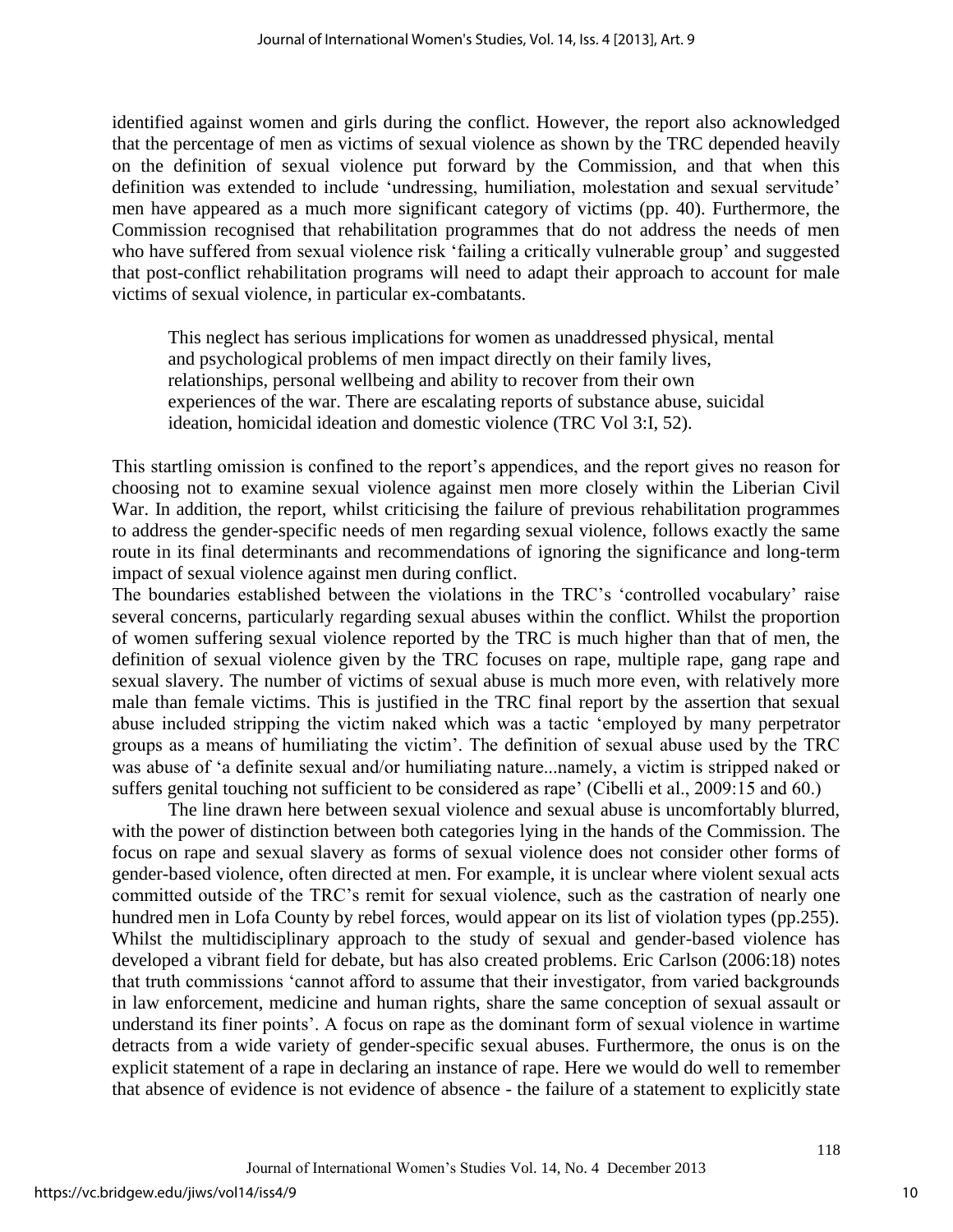that a rape has occurred does not rule out the possibility that one has taken place. This becomes more significant when we consider the overwhelming dominance of female victims in categories of sexual violence, but the slight lean towards male victims in the category of sexual abuse.

### **Conclusion**

Through focusing on forced marriage as just one category of abuse we can see how complex the factors influencing the prevalence of sexual and gender-based violence may be, and the problems created through poorly defined parameters of abuse. The frequent reduction of forced marriage to a predominantly sexual crime and the emphasis of sexual abuse in characterising relationships defined as 'bush wife' or sexual slavery does not fully consider other aspects of a complex relationship. The theoretical concerns posed in this paper can be seen to have an important impact when we move towards their political or legislative application. The multiplicity of the label forced marriage, and the way it has been used interchangeably with terms such as 'sexual slavery' and 'bush wife' greatly influenced the work of the TRC. Potential problems in the way human rights organisations have framed sexual and gender-based violence can also be seen to have been absorbed into the TRC's analysis of wartime abuses and subsequently its findings and recommendations. Academic uncertainty can be seen to have a direct effect on fieldwork and data collection, which in turn influenced the Commission's findings and recommendations.

It is clear that although gender-based violence as a term has frequently been used to focus exclusively on women and girls in the literature it should be equally applied to men and boys, and that more attention should be given to nonheterosexual victims and groups that do fit neatly within binary gender categories. Whilst women and girls suffered disproportionate levels of sexual violence during the Liberian conflict, it is also true that men and boys were victims of sexual violence and other forms of gender-based violence. However, whilst the TRC put forward extensive recommendations regarding the wellbeing and rehabilitation of female victims of sexual and gender-based violence, considerations of comparative male abuses are notable only by their silence. Similarly, there was no consideration of how the experiences of LGBT groups – already a critically vulnerable community within Liberia – were affected by the conflict. Regarding both these concerns, literature on the topic remains sparse and numbers of victims remains unclear. As Sivakumaran (2007:254) contends, 'we know it exists but we do not know to what extent'.

Just as we may question why gender-based violence (specific to women) has become such a major human rights issue over the past few decades, and who or what are the major factors driving this concern, so too must we ask why sexual and gender-based violence directed towards other groups and communities continues to be an underreported subject. Sexual and gender-based violence remains a major concern in postwar war Liberia, with commentators pointing to a continuing 'war on women' (Chandler, 2001:31). However, as is the case in wartime, scholars addressing the persistence of gender-based violence in the postwar environment have often failed to consider the significance of sexual and gender-based violence directed against men and boys in the conflict and its long-term ramifications. As the final report of the TRC acknowledged, sexual abuse of men in wartime may have serious future implications for women. The connection between a failure to recognise sexual and gender-based violence against men in wartime, and continuing patterns of gender-based violence towards women in peacetime, is one that requires further study. Furthermore, it is not enough to highlight the degree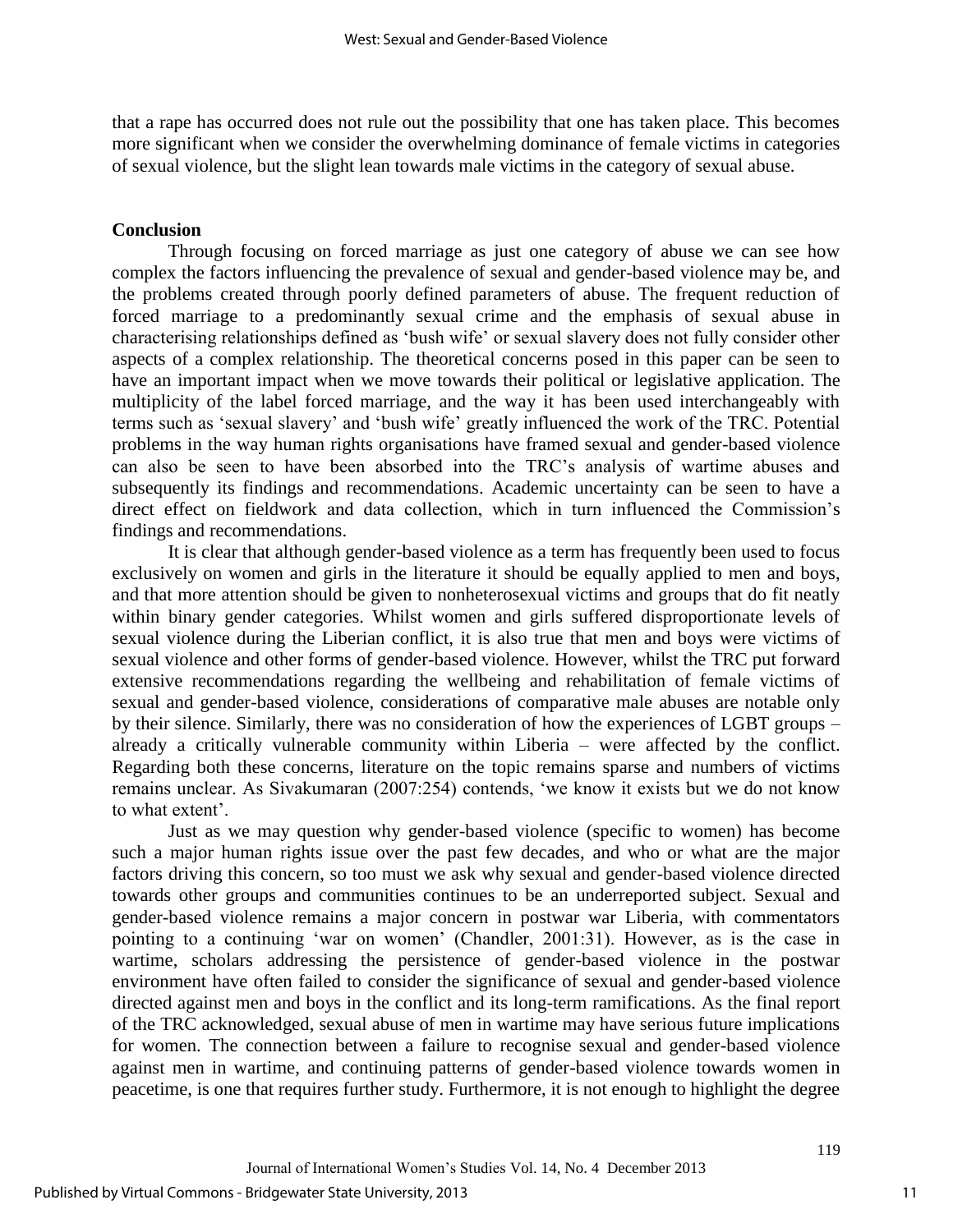to which sexual and gender-based violence may vary in scope, form, cause and consequence – we must also critique the binary gender categories that frame our understanding of these abuses and the experiences of individual and group survivors this obscures.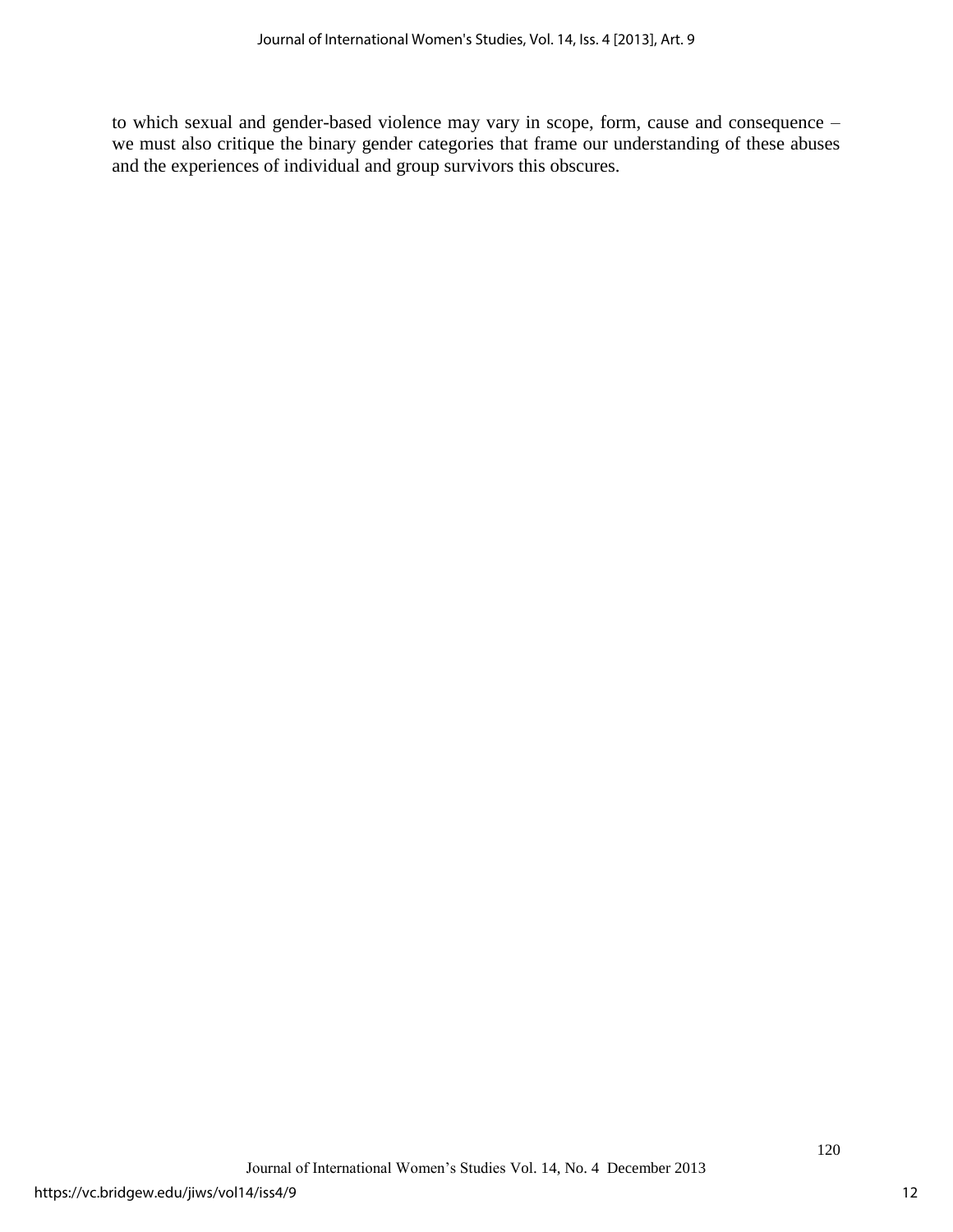### **Works Cited**

- Advocates for Human Rights. (2009) *A house with two rooms: final report of the Truth and Reconciliation Commission of Liberia Diaspora Project*. Saint Paul: DRI Press.
- Allain, J. (2008) *The Slavery Conventions: the travaux préparatoires of the 1926 League of Nations convention and the 1956 United Nations convention*. Boston: Martinus Nijhoff Publishers.
- Baaz, M and M Stern. (2010) *The Complexity of Violence: A critical analysis of sexual violence in the Democratic Republic of Congo*. Sita Working Paper on Gender based Violence, Swedish International Development Cooperation Agency.
- Bunting, A. (2012) "'Forced Marriage' in Conflict Situations: Researching and Prosecuting Old Harms and New Crimes." *Canadian Journal of Human Rights* 1: 165-85.
- Buss, D. (2009) "Rethinking 'Rape as a Weapon of War." *Feminist Legal Studies* 17: 145-63.
- Carlson, E (2006). "The Hidden Prevalence of Male Sexual Assault During War." *British Journal of Criminology* 46: 16-25.
- Carpenter, R. C. (2006) "Recognizing Gender-Based Violence against Civilian Men and Boys in Conflict Situations." *Security Dialogue* 37: 83-103.
- Cham, K. (2012) "Anti-gay hit-list in circulation in Liberia." *Africa Review* 4 Apr. 2012 <http://www.africareview.com/News/Anti-gay-hit-list-in-circulation-in-Liberia/- /979180/1379866/-/nisp3oz/-/index.html>.
- Chandler, R. (2010) "Speaking with post-war Liberia: Gender-based violence interventions for girls and women." *Women, War, and Violence: Personal Perspectives and Global Activism*. Ed. Robin Chandler, Lihue Wang and Linda Fuller. New York: Palgrave Macmillan.
- Chandler, D. (2001) "The Road to Military Humanitarianism: How the Human Rights NGOs Shaped A New Humanitarian Agenda." *Human Rights Quarterly* 23: 678-700.
- Cibelli, K, A Hoover and J Krüger. (2009) *Descriptive Statistics from Statements to the Liberian Truth and Reconciliation Commission.* Monrovia: Truth and Reconciliation Commission.
- Clarke, K. (2009) *Fictions of Justice: The International Criminal Court and the Challenge of Legal Pluralism in Sub-Saharan Africa*. Cambridge: Cambridge University Press.
- Connell, R.W. (2002) *Gender.* Cambridge: Polity Press.
- Coulter, C. (2009) *Bush Wives and Girl Soldiers: Women's Lives through War and Peace in Sierra Leone.* Ithaca: Cornell University Press.
- Couzens-Hoy, D ed. (1986) *Foucault: A Critical Reader.* Oxford: Blackwell.
- Dassié, R. (2009) "Men on Men rape cases in DR Congo: The ordeal of 'bush wives'." *Afriknews* 13 Aug. 2009 <http://www.afrik-news.com/article16039.html>.
- DeMars, W. (2000) "War and Mercy in Africa." World Policy Journal 17: 1-10.
- Faubion, J ed. (1994) *Michel Foucault: Power.* New York: The New Press.
- Ford, T and B Allen. (2012) "Nobel peace prize winner defends law criminalising homosexuality in Liberia." *Guardian* 19 Mar. 2012 <http://www.guardian.co.uk/world/2012/mar/19/nobel-peace-prize-law-

homosexuality?INTCMP=SRCH>.

- Foucault, M. (1975) *Discipline and Punish: The Birth of the Prison*. London: Penguin.
- Fuest, V. (2008) "'This is the Time to get in Front': Changing Roles and Opportunities for Women in Liberia." *African Affairs* 107: 201-24.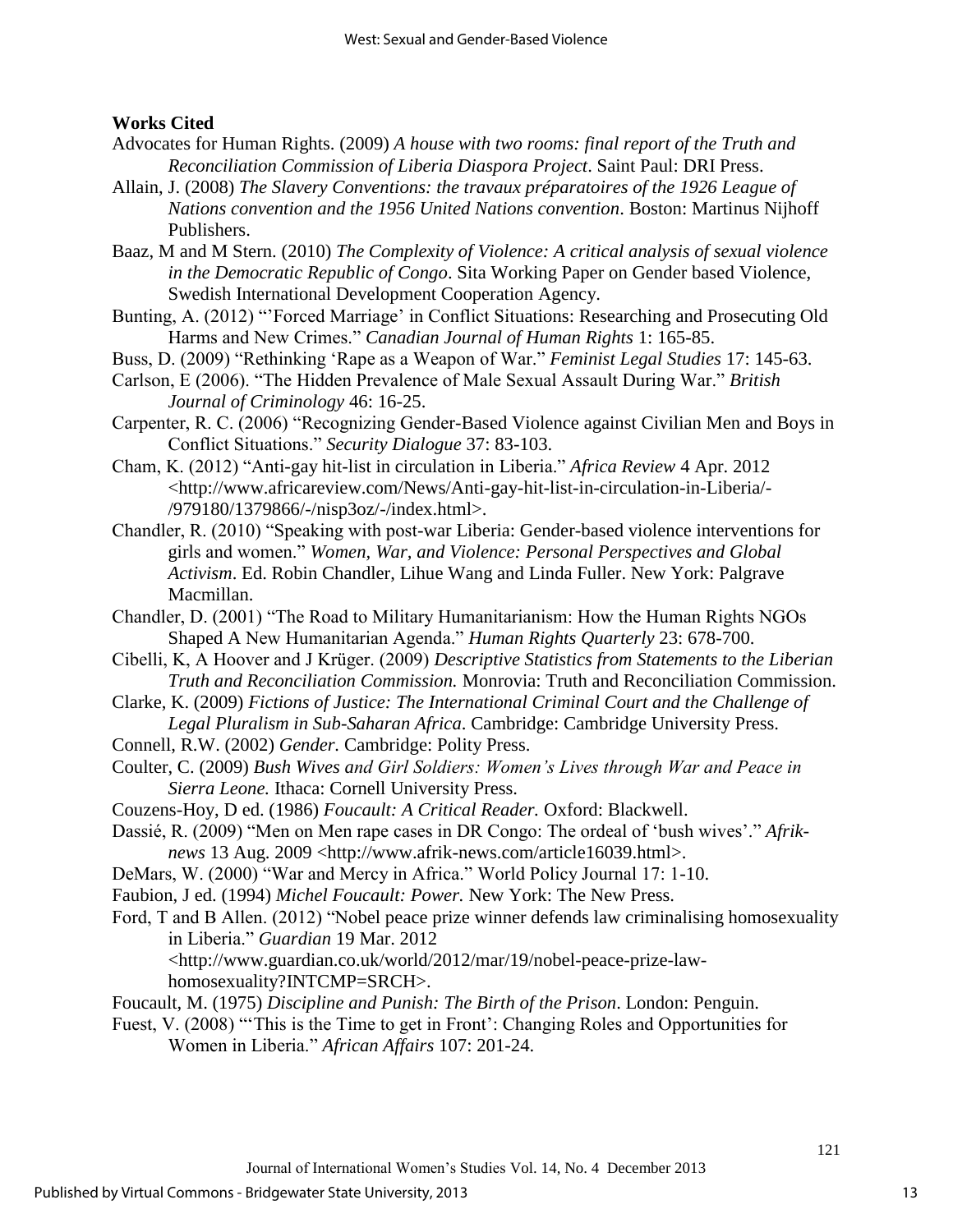- Gerecke, M. (2009) *Explaining Sexual Violence in Conflict Situations: Preliminary Findings from Bosnia and Herzegovina, Rwanda and Sierra Leone*. New York: Paper presented at the annual meeting of the ISA's 50th Annual Convention.
- Gettleman, J. (2009) "'Symbol of Unhealed Congo: Male Rape Victims." *New York Times* 4 Aug.  $2009 \leq \text{http://www.nytimes.com/2009/08/05/world/africa/05congo.html?}$  r=0>.
- Gill, A and S Anitha eds. (2011) *Forced Marriage: Introducing A Social Justice and Human Rights Perspective*. London: Zed Books.
- Goldstein, J. (2001) *War and gender: how gender shapes the war system and vice versa*. Cambridge: Cambridge University Press.
- Hayner, P. (2011) *Unspeakable Truths: Transitional Justice and the Challenge of Truth Commissions.* London: Routledge.
- Hindess, B. (1996) *Discourses of Power: From Hobbes to Foucault.* Oxford: Blackwell Publishers.
- Horton, S. (2012) "Sexuality, Identity And LGBT Rights In Liberia: Illegal And Invisible." *African Arguments* 31 Jan. 2012 <http://africanarguments.org/2012/01/31/illegal-andinvisible-sexuality-identity-and-lgbt-rights-in-liberia-by-stephanie-c-horton>.
- Human Rights Watch. (2002) *The War Within the War: Sexual Violence Against Women and Girls in the Congo*. New York: Human Rights Watch.
- Jaworski, A and N Coupland eds. (1999) *The Discourse Reader.* New York: Routledge.
- Johnson, K. (2008) "Association of Combatant Status and Sexual Violence With Health and Mental Health Outcomes in Postconflict Liberia." *Journal of the American Medical Association* 300: 676-90.
- Jones, A. (2006) "Straight as a Rule: Heteronormativity, Gendercide, and the Noncombatant Male." *Men and Masculinities* 8: 451-69.
- Leach, Fiona and Sara Humphreys, 'Gender violence in schools: taking the 'girls-as-victims' discourse forward', in Geraldine Terry with Joanna Hoare ed, *Gender-Based Violence*  (Oxford: Oxfam GB, 2007), pp. 106-120.
- Leader, N. (1998) "Proliferating Principles; Or How to Sup with the Devil without Getting Eaten." *Disasters* 22: 288-308.
- Lewis, D. (2009) "Unrecognised Victims: Sexual Violence Against Men in Conflict Settings under International Law." *Wisconsin International Law Journal* 27: 1-49.
- Lidow, N. (2011) *Violent Order: Rebel Organization and Liberia's Civil War. Palo Alto:* Stanford University, Thesis.
- Mazurana, D, S McKay, K Carlson and J Kasper. (2002) "Girls in fighting forces and groups: their recruitment, participation, demobilization, and reintegration." *Peace and Conflict: Journal of Peace Psychology* 8: 97-123.
- McCauley, M. (2013) "A Star Killed for Allegedly Being Gay During Liberia's Brutal Civil War." *Liberian Listener* 1 Jan. 2013 <http://www.liberianlistener.com/2013/01/01/a-starkilled-for-allegedly-being-gay-during-liberias-brutal-civil-war>.
- McKay, S and D Mazurana. (2002) *Girls in Militaries, Paramilitaries, and Armed Opposition Groups.* Unpublished Paper. <http://genderandsecurity.researchhub.ssrc.org/girls-inmilitaries-paramilitaries-and-armed-opposition-groups/attachment>.
- Moser, C and F Clarke. (2001) *Victims Perpetrators or Actors?: Gender, Armed Conflict and Political Violence*. London: Zed Books.
- O'Farrell, C. (2005) *Michel Foucault.* London: Sage Publications.